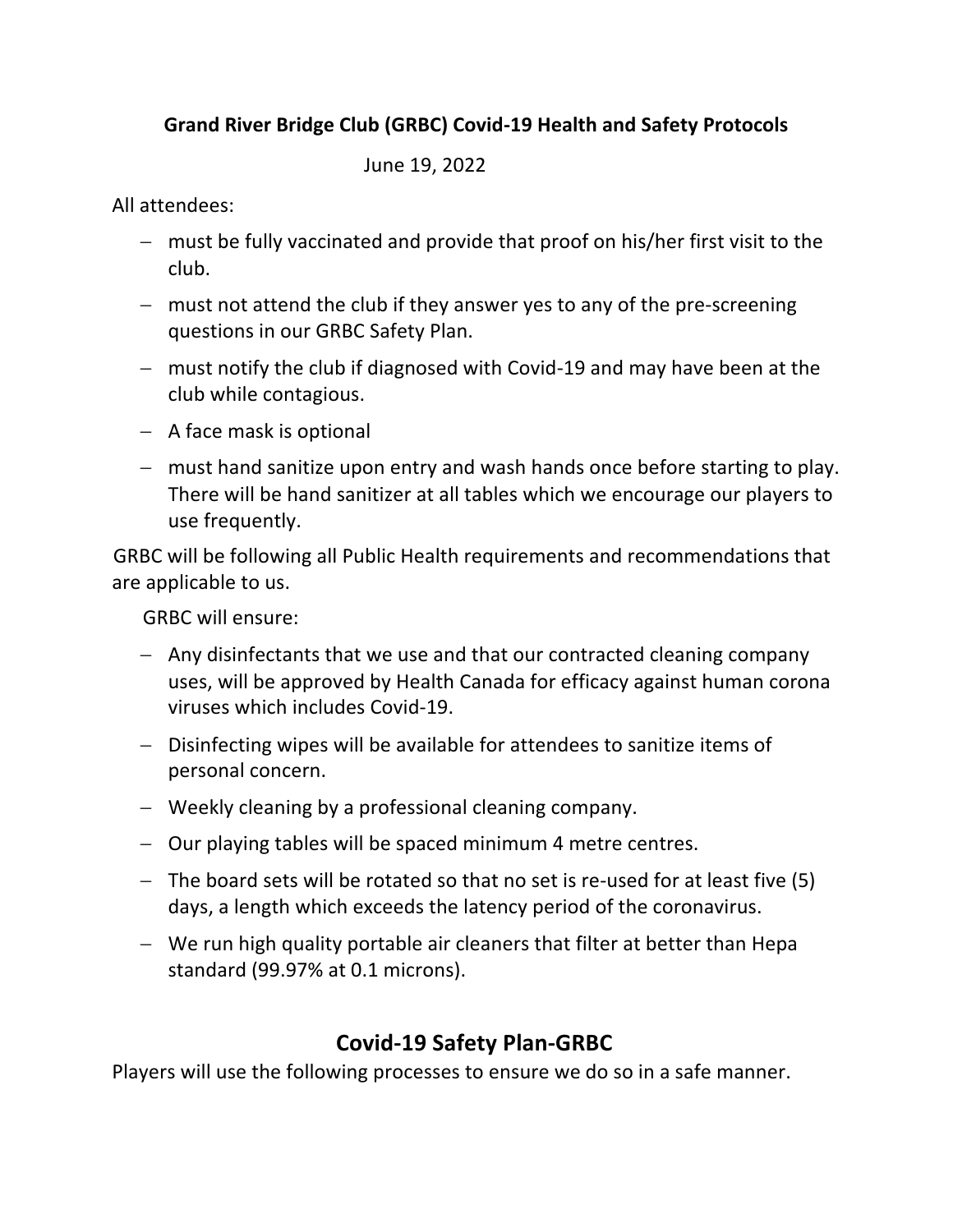## **PRIOR to arrival at the bridge club**

- 1. All persons wishing to attend should pre-screen prior to arrival answering the following questions:
	- a) Are you currently experiencing one or more of the symptoms below that are new or worsening? Symptoms should not be chronic or related to other causes or conditions.
		- 1. Fever (37.8C/100F or higher) and/or chills?
		- 2. Cough (not related to asthma, COPD, or other known causes)?
		- 3. Shortness of breath?
		- 4. Decrease or loss of smell or taste?
		- 5. For Adults>18 years-Fatigue. Lethargy, malaise and /or muscle aches/joint pain?
		- 6. For Children<18 years-Nausea, vomiting and/or diarrhea?
	- b) In the last 14 days, have you travelled outside of Canada?
	- c) Has a doctor, health care provider, or public health unit told you that you should currently be isolating (staying at Home)?
	- d) In the last 14 days, have you been identified as a "close contact" of someone who currently has COVID-19?
	- e) In the last 10 days, have you tested positive on a rapid antigen test or a home-based self-testing kit? If you have since tested negative on a labbased PCR test, select "No."
	- f) In the last 10 days, have you received a COVID Alert exposure notification on your cell phone? If you have since tested negative on a lab-based PCR test, select "No."
	- g) Is anyone you live with currently experiencing any new COVID-19 symptoms and/or waiting for test results after experiencing symptoms?
- 2. After pre-screening at home, any person answering 'yes' to one of the above questions should not attend.
- 3. Ensure you have proof of vaccination and photo ID with you, on your first visit to the bridge club, so that the membership list can be updated to note you are vaccinated.
- 4. Coffee, tea, water and soft drinks are now available at the bridge club. If you wish a snack, please bring with you.

## **ARRIVAL at the bridge club**

1. All persons attending the bridge club must show proof of full vaccination, with photo identification, having received their final dose of the vaccine at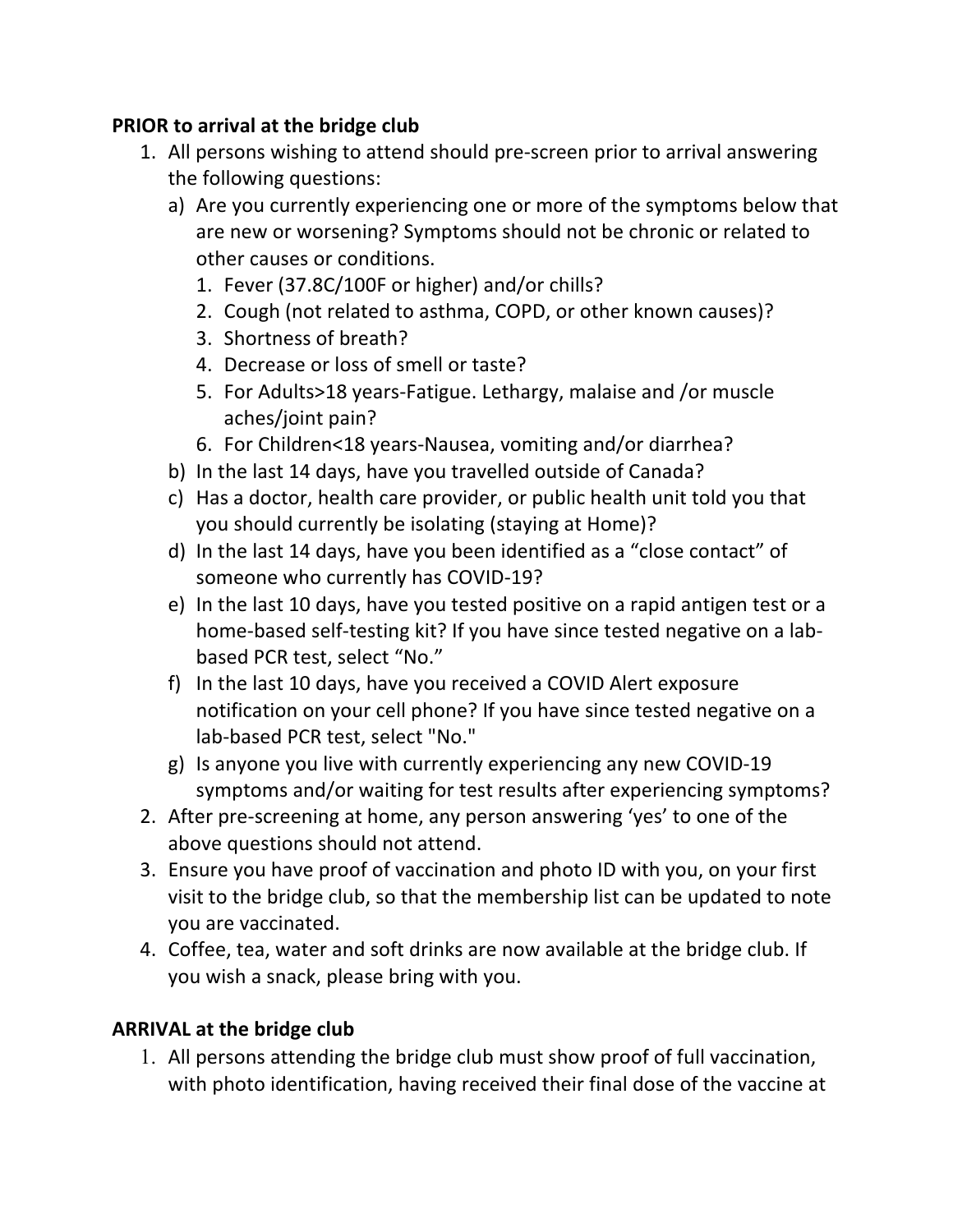least 14 days prior to coming to the bridge club. Proof of vaccination will be scanned using the Verify Ontario app.

- 2. Furthermore, all participants will be required to confirm on arrival that they have successfully pre-screened.
- 3. Face masks are optional.
- 4. Players should then go to the game director's desk, to confirm themselves present, pay for the game (preferably using a convenience card or by paying with a debit card, using the Square device). Other methods of payment will be accepted but the two options listed previously are preferred.

#### **CLEANING and DISINFECTION**

#### **Hand Sanitizer**

**1.Hand sanitizer will be provided for use upon entry, in the washrooms and at** each table.

2. Hands should be washed and sanitized prior to play of the initial round. Sanitizer should be used prior to playing each round.

3. Each player is responsible to sanitize their hand more frequently if they deem necessary. They may, if they wish, use latex gloves (self-supplied).

#### **Disinfectant wipes (Clorox) and disposal containers**

1. Available at or near tables.

#### **FACILITY SET-UP**

- 1. Tables will be distanced and spaced four metres (12 feet) apart (centre to centre) to assist in maintaining distance between players. East player will wipe down the table and arm chairs, prior to play.
	- a. A West player will wipe down any knobs or handles (using laminated list) that are touched during that day's play, at the end of the session.

#### **Bidding boxes**

Each player will sanitize a bidding box at the start of each game.

1. After completion of the final round each bidding box will be wiped down and returned to the bidding box container.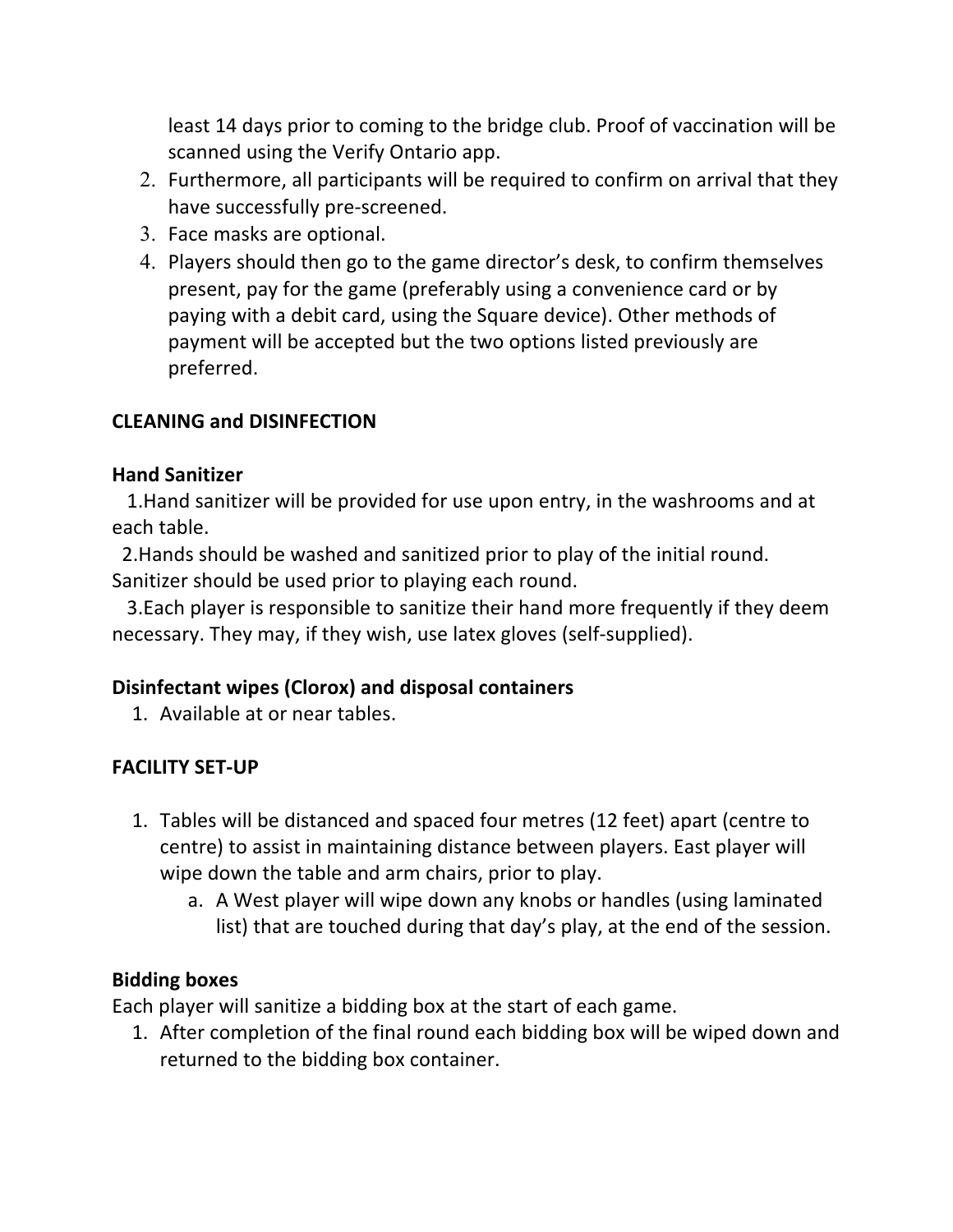## **Bridgemates**

- 1. Only one person (either North or South) will touch the bridgemate, unless a Howell movement.
- 2. After a score has been entered the score should be shown to a player from East/West and after verbally concurred, the player handling the bridgemate should enter the acceptance.

## **Board Sets**

The club has many sets of duplicate boards.

1. The board sets will be rotated so that no set is re-used for at least five (5) days, a length which exceeds the latency period of the coronavirus.

#### **Cards**

- 1. The cards are normally contained within the duplicate boards, except during play. It is not feasible to prevent players from handling cards, however, at the player's option, latex gloves (supplied) by the player) may be used to avoid contacting the cards.
- 2. The rotation of the board sets, as outlined above, will also protect the cards in that the rotation cycle exceeds the latency period of the coronavirus.

#### **REFRESHMENTS and SNACKS**

1. Coffee, tea, water and soft drinks are now available at the club and can be drank at the bridge table.

## **COMMUNICATION/Signage**

- 1. The screening questions will be prominently displayed at the entrance.
- 2. Signage at entrance, noting Fully Vaccinated Requirement.
- 3. Our Safety Plan and our Covid Health and Safety Protocols will be posted on our website.

## **Contact Tracing**